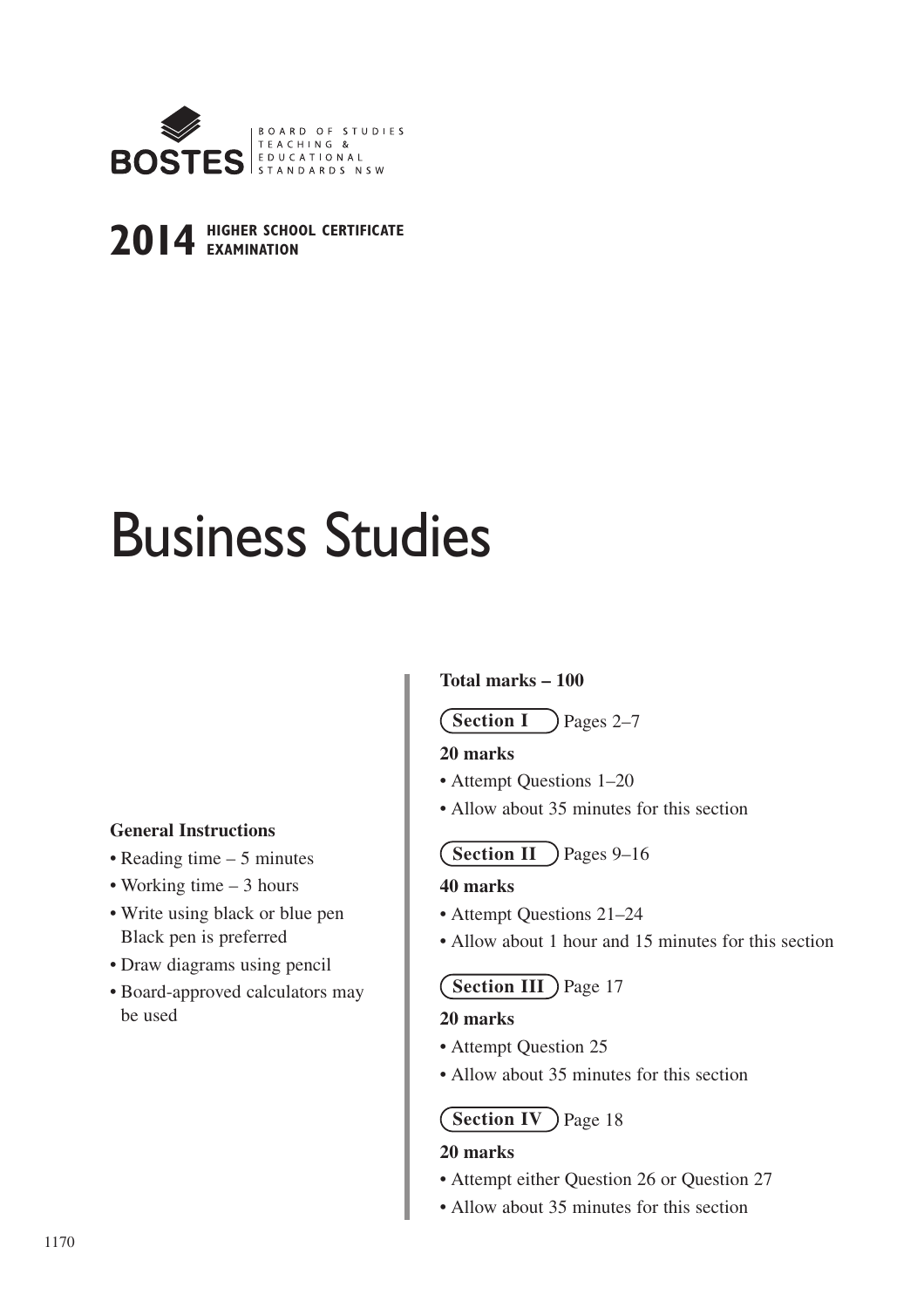# **Section I**

#### **20 marks Attempt Questions 1–20 Allow about 35 minutes for this section**

Use the multiple-choice answer sheet for Questions 1–20.

**1** Sally shops at a particular store as she has always received excellent service there.

What type of factor is influencing her choice of store?

- (A) Economic
- (B) Government
- (C) Psychological
- (D) Sociocultural
- **2** A business is planning to increase its market share by merging with a competitor.

What financial objective does this best illustrate?

- (A) Growth
- (B) Liquidity
- (C) Profitability
- (D) Solvency
- **3** Kim is an independent contractor who cleans a school.

Which of the following statements is true regarding Kim's employment?

- (A) She is entitled to four weeks annual leave.
- (B) Her employment is subject to award conditions.
- (C) She is responsible for paying her own income tax.
- (D) She is entitled to maternity leave provided by the school.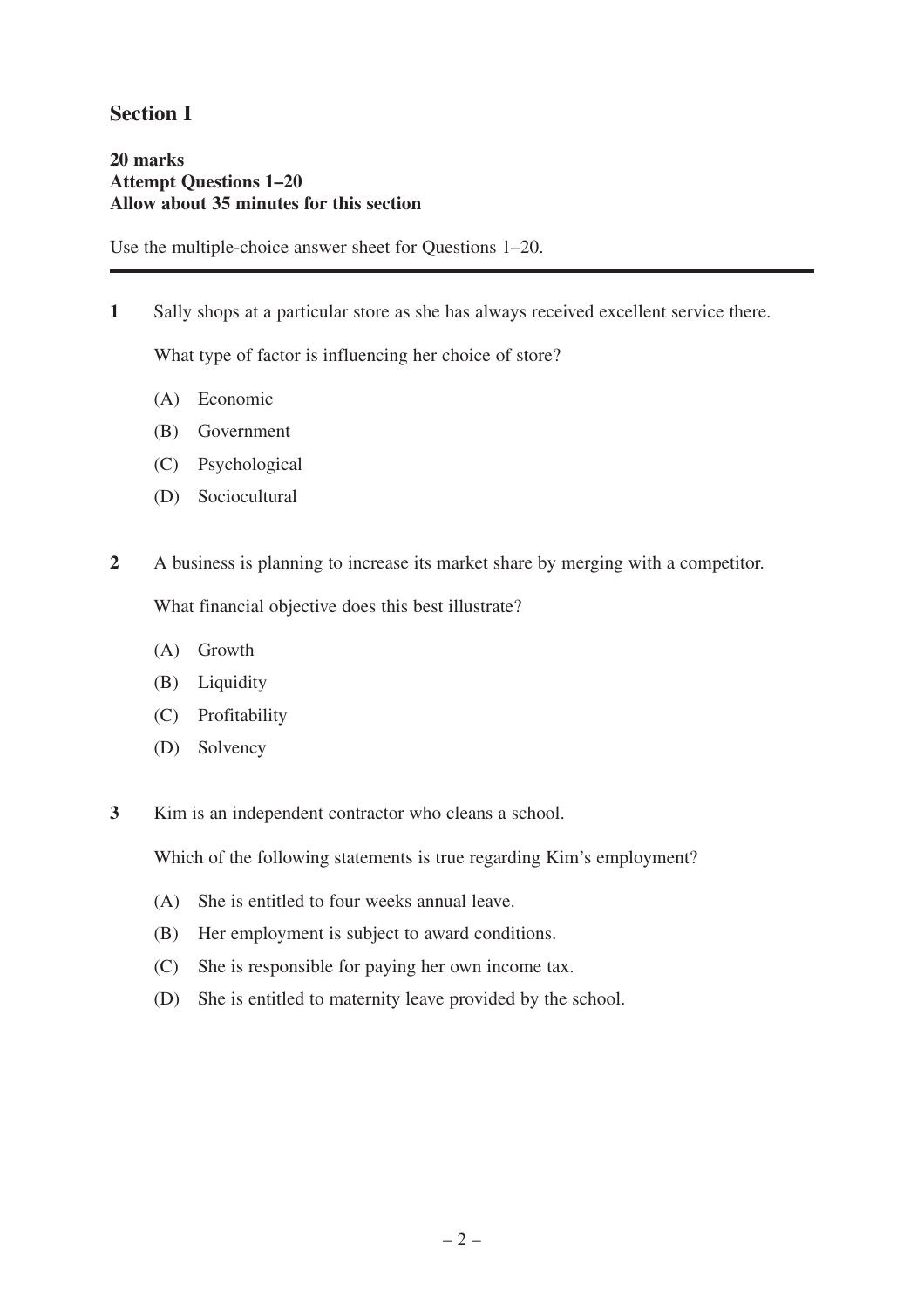- **4** Grievance procedures are used when
	- (A) employees are ill.
	- (B) employees have complaints.
	- (C) employees are being appraised.
	- (D) employers want to increase prices.
- **5** Which of the following are all examples of operations performance objectives?
	- (A) Choice, flexibility, profit, speed
	- (B) Cost, dependability, quality, speed
	- (C) Customisation, flexibility, profit, quality
	- (D) Choice, customisation, dependability, profit
- **6** A new business is experiencing a rapid increase in sales following a series of positive posts on social media.

Which stages of the product life cycle is the business experiencing?

- (A) Growth to maturity
- (B) Growth to post maturity
- (C) Establishment to growth
- (D) Establishment to maturity
- **7** A car assembly plant had to shut down operations for a day because tyres had not been delivered.

What inventory management strategy at the car assembly plant may have caused this situation?

- (A) Just-in-case
- (B) Just-in-time
- (C) First-in-first-out
- (D) Last-in-first-out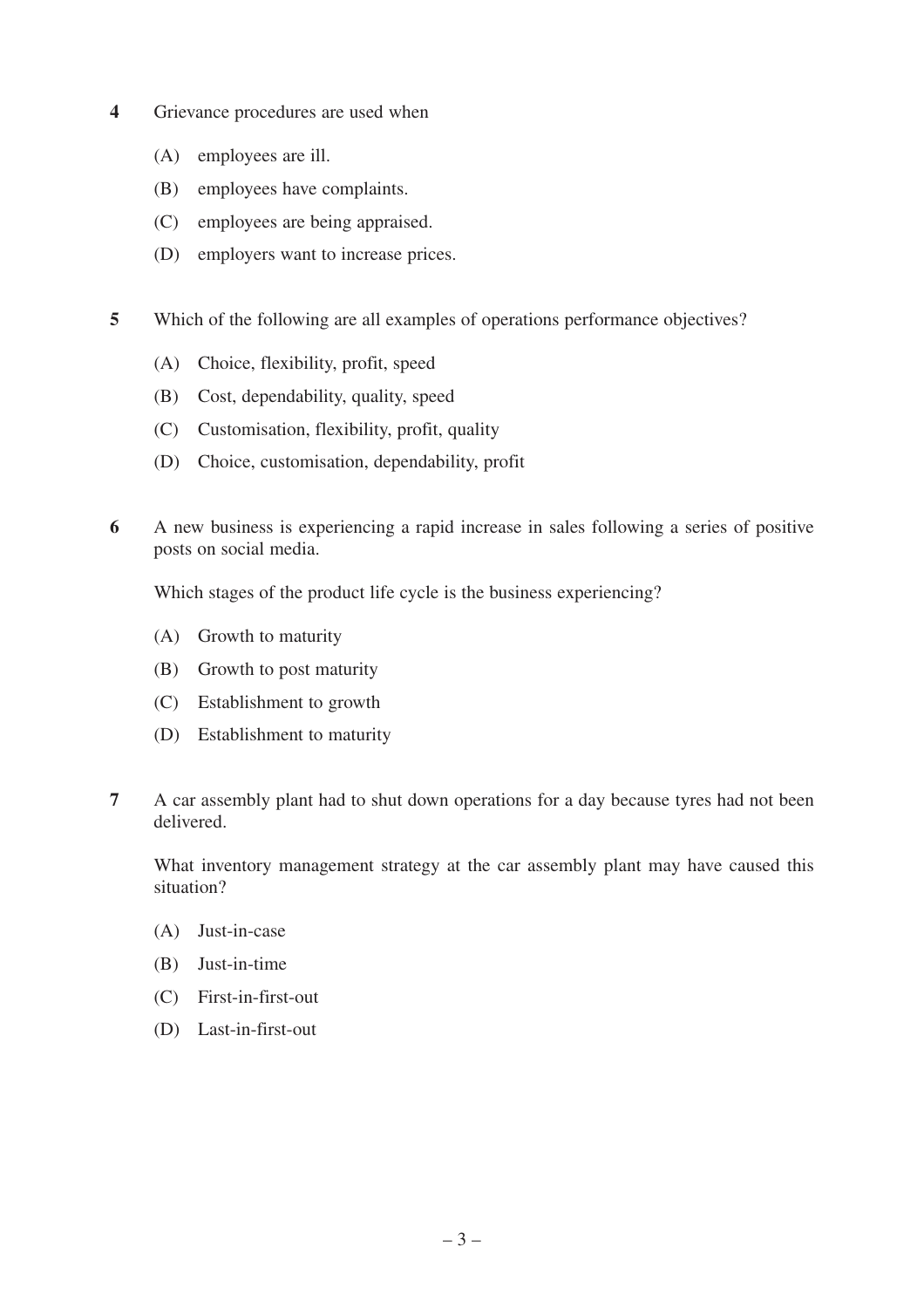**8** A business has shifted from intensive distribution to more selective distribution.

What is the most likely reason for this?

- (A) To increase market share
- (B) To decrease personal selling strategies
- (C) To reposition products as higher quality
- (D) To expand the number of intermediaries
- **9** What is the main reason for a business using penetration pricing?
	- (A) To maximise profit per unit
	- (B) To gain short-term market share
	- (C) To develop a reputation for quality
	- (D) To take advantage of a lack of competition
- **10** Which of the following would be found on an income statement?
	- (A) Accounts payable
	- (B) Gross profit
	- (C) Intangibles
	- (D) Net assets
- **11** An Australian business sells its *Bonza Pies* in both Australia and China. *Bonza Pies* sold in China are made to a different recipe.

What is this an example of?

- (A) Customisation and hedging
- (B) Global pricing and standardisation
- (C) Customisation and global branding
- (D) Global branding and standardisation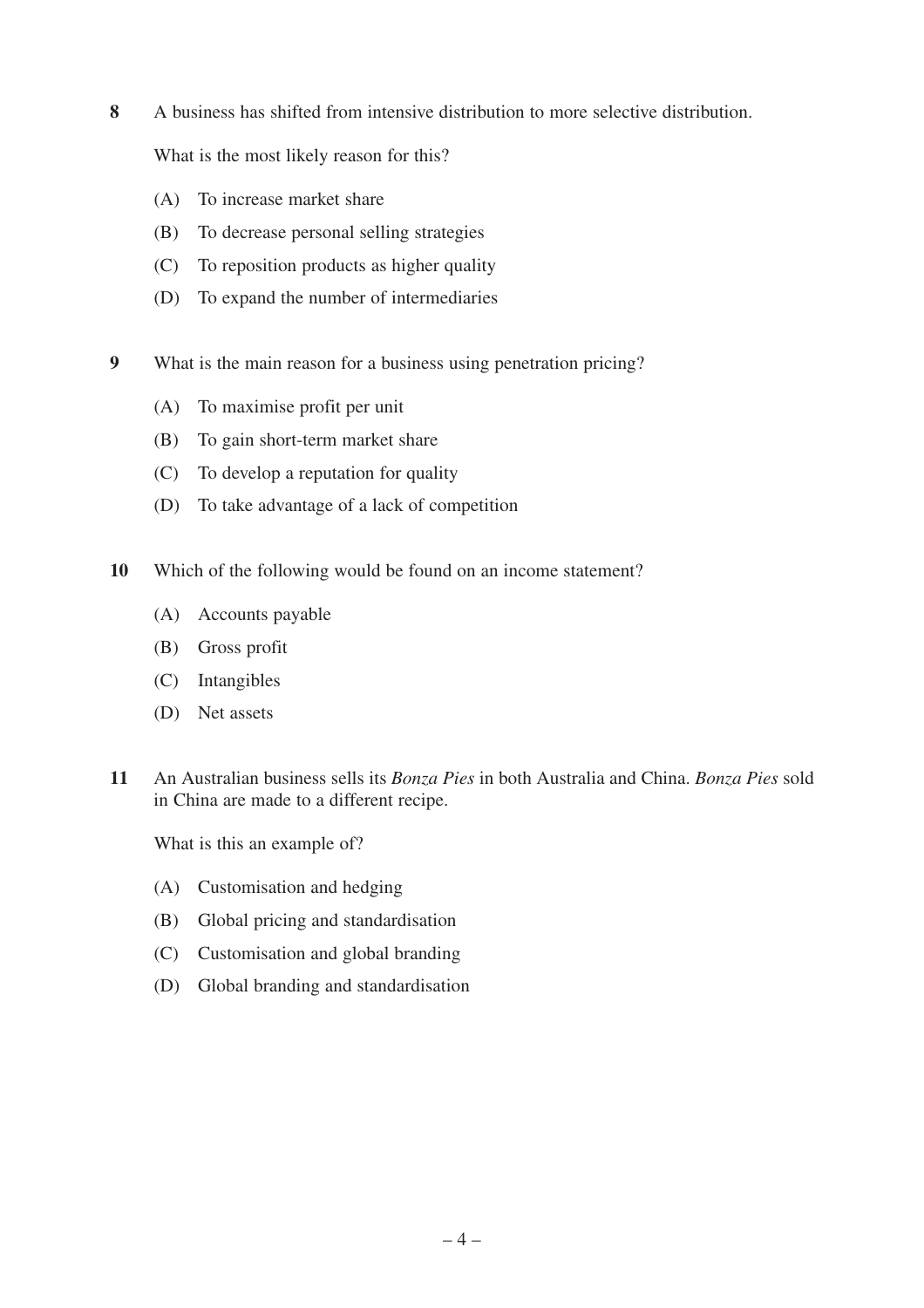**12** Work patterns in Australia have changed over the past 20 years.

An example of such a change is the decrease in

- (A) casualisation.
- (B) part-time positions.
- (C) female participation.
- (D) full-time male participation.
- **13** What is a reason for a business to use a democratic leadership style?
	- (A) It has a project with a tight deadline.
	- (B) It has experienced, highly skilled employees.
	- (C) There is a need for more standardised products.
	- (D) There is a potentially dangerous work situation.
- **14** Why would a business choose debentures as a source of funding?
	- (A) To reduce financial risk
	- (B) To provide security over assets
	- (C) To retain ownership and control
	- (D) To obtain cheap, short-term finance
- **15** What is the most likely result of a business achieving economies of scale?
	- (A) Greater flexibility
	- (B) Higher sales price per unit
	- (C) Greater efficiencies in production
	- (D) Higher average costs of production
- **16** What is the most likely impact of a recession on human resources?
	- (A) Increase in wages
	- (B) Increase in overtime
	- (C) Decrease in involuntary separation
	- (D) Decrease in employee bargaining power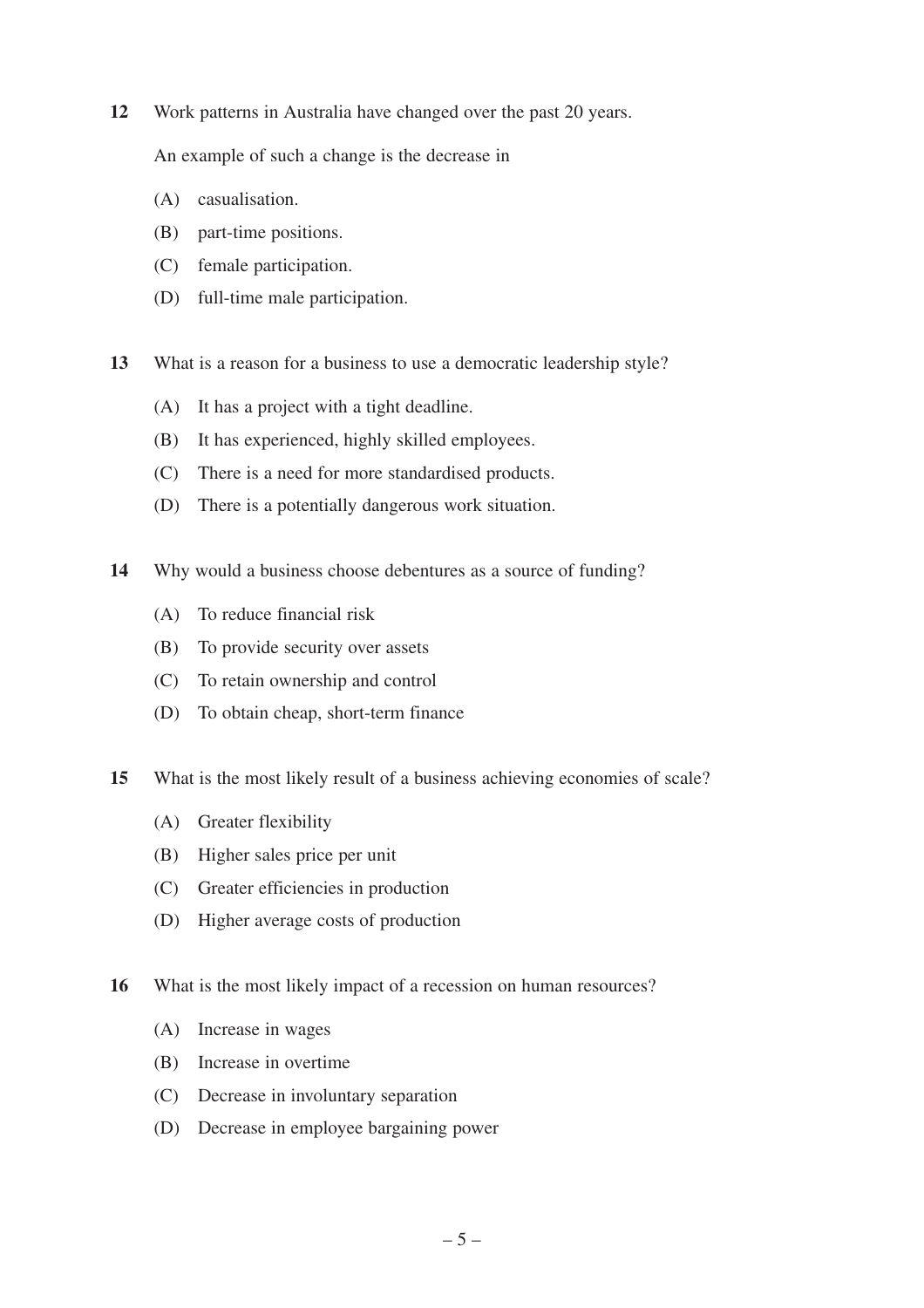- **17** Which of the following is an example of legal compliance for a sports store?
	- (A) Paying taxes on time
	- (B) Offsetting carbon emissions
	- (C) Induction of new employees
	- (D) Paying dividends to shareholders
- **18** A Gantt chart for Sam's Chocolate Shop is shown.

|                                | Jan | Feb | <b>March</b> | April | May | June |
|--------------------------------|-----|-----|--------------|-------|-----|------|
| Obtain lease and<br>refit shop |     |     |              |       |     |      |
| Purchase stock                 |     |     |              |       |     |      |
| Select and<br>train staff      |     |     |              |       |     |      |
| Advertising<br>campaign        |     |     |              |       |     |      |
| Commence<br>trading            |     |     |              |       |     |      |

What does this Gantt chart show?

- (A) Selection and training of staff will begin in May.
- (B) The shop will be open for business at the end of April.
- (C) Stock purchases and advertising will be done simultaneously.
- (D) Some stock will be purchased before the shop is completely refitted.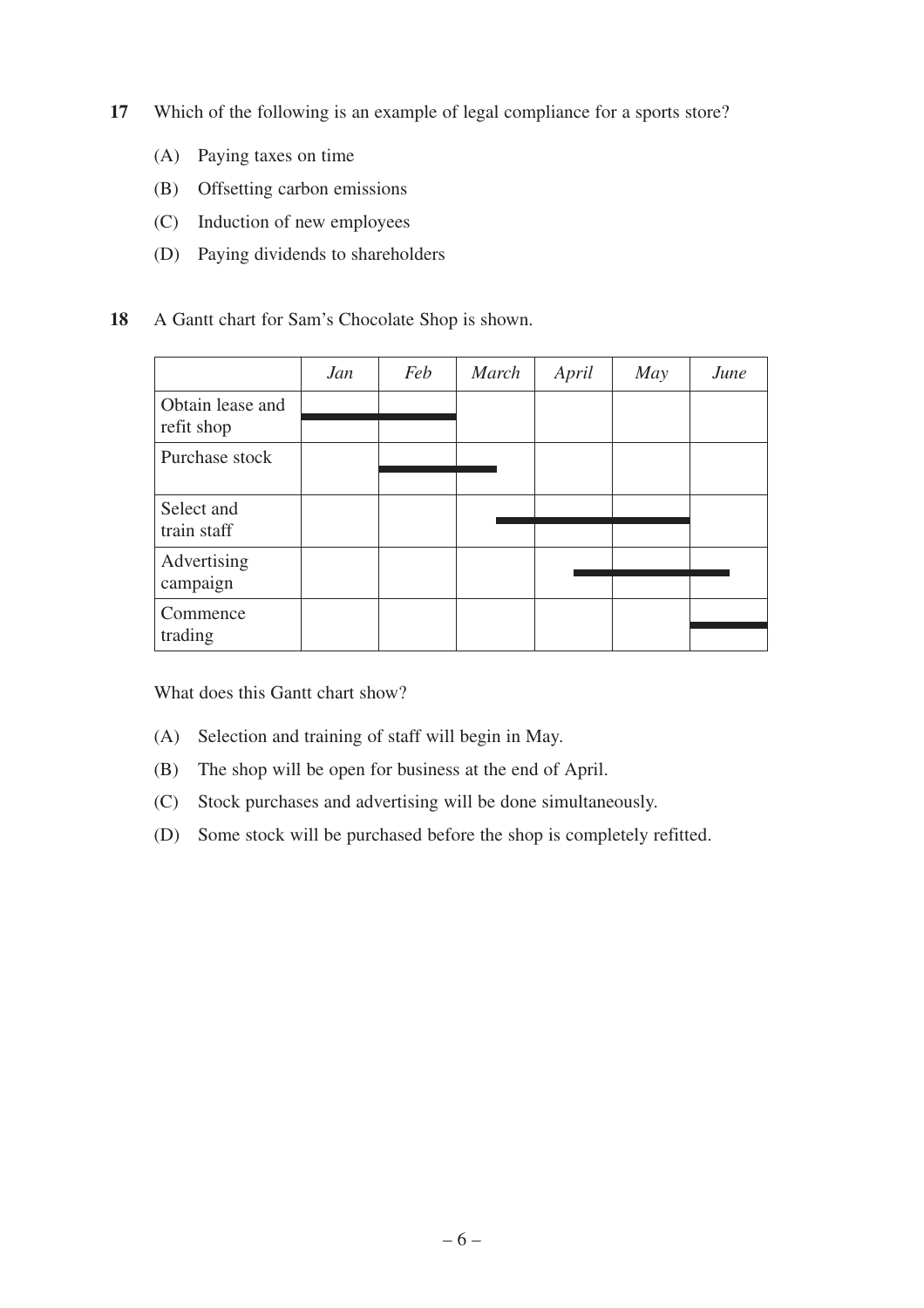Use the following information to answer Questions 19–20.

| <b>Extract from Balance Sheet for Kerry's Warehouse as at June 2014</b>                                                                                                      |                                                                         |  |  |  |
|------------------------------------------------------------------------------------------------------------------------------------------------------------------------------|-------------------------------------------------------------------------|--|--|--|
|                                                                                                                                                                              | \$                                                                      |  |  |  |
| Current assets                                                                                                                                                               | 1500                                                                    |  |  |  |
| Non-current assets                                                                                                                                                           | 8500                                                                    |  |  |  |
| Current liabilities                                                                                                                                                          | 1000                                                                    |  |  |  |
| Non-current liabilities                                                                                                                                                      | 6000                                                                    |  |  |  |
| <b>Additional information</b>                                                                                                                                                |                                                                         |  |  |  |
| Financial data for Kerry's Warehouse 2013:                                                                                                                                   |                                                                         |  |  |  |
|                                                                                                                                                                              |                                                                         |  |  |  |
| Debt to equity ratio = $150\%$<br>Current ratio $1.25:1$ or $125\%$<br>Industry averages for 2013-14:<br>Debt to equity ratio (total liabilities $\div$ total equity) = 100% |                                                                         |  |  |  |
|                                                                                                                                                                              |                                                                         |  |  |  |
|                                                                                                                                                                              |                                                                         |  |  |  |
|                                                                                                                                                                              |                                                                         |  |  |  |
|                                                                                                                                                                              | Current ratio (current assets $\div$ current liabilities) = 1:1 or 100% |  |  |  |

**19** Which of the following statements is true about liquidity for Kerry's Warehouse in 2014?

- (A) It is better than industry average and has improved since 2013.
- (B) It is better than industry average and has worsened since 2013.
- (C) It is worse than industry average and has improved since 2013.
- (D) It is worse than industry average and has worsened since 2013.

**20** Which of the following statements is true about gearing for Kerry's Warehouse in 2014?

- (A) It is better than industry average and has improved since 2013.
- (B) It is better than industry average and has worsened since 2013.
- (C) It is worse than industry average and has improved since 2013.
- (D) It is worse than industry average and has worsened since 2013.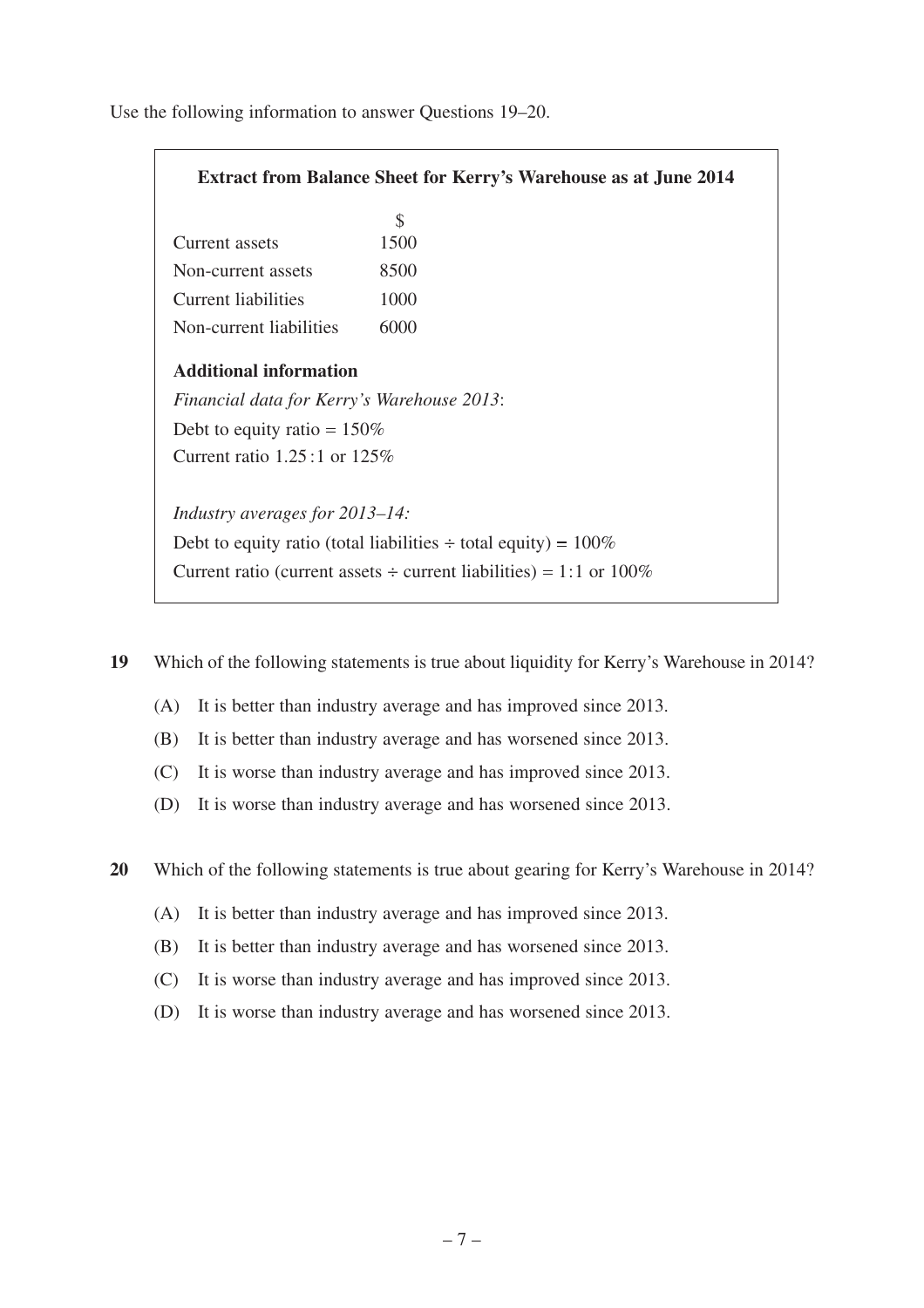BLANK PAGE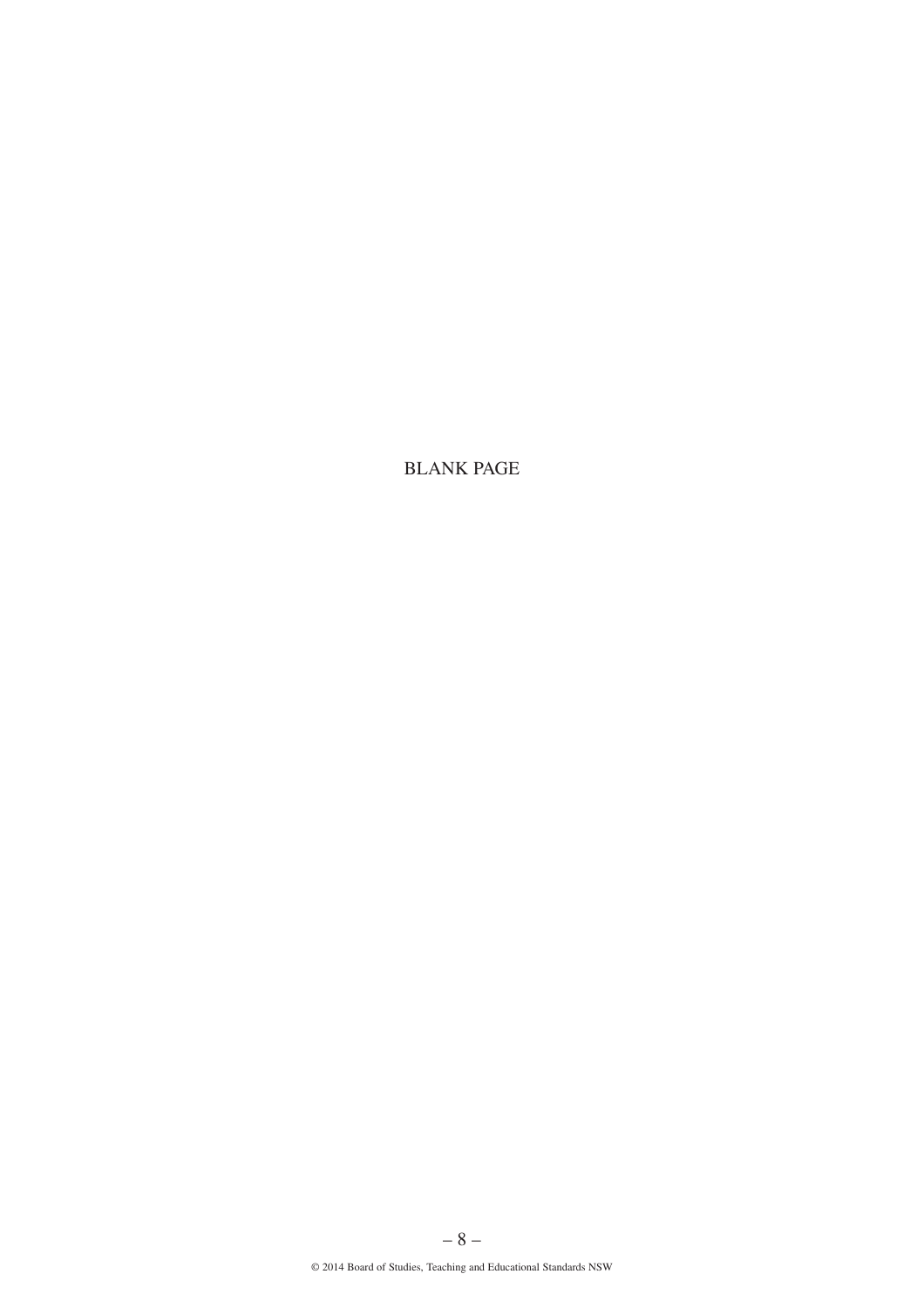# **2014 HIGHER SCHOOL CERTIFICATE EXAMINATION**  Business Studies



## **Section II**

Centre Number



**40 marks Attempt Questions 21–24 Allow about 1 hour and 15 minutes for this section** 

Answer the questions in the spaces provided. These spaces provide guidance for the expected length of response.

Extra writing space is provided on pages 15 and 16. If you use this space, clearly indicate which question you are answering.

Write your Centre Number and Student Number at the top of this page.

**Please turn over** 

 $\frac{1}{6}$ 

 $\frac{1}{6}$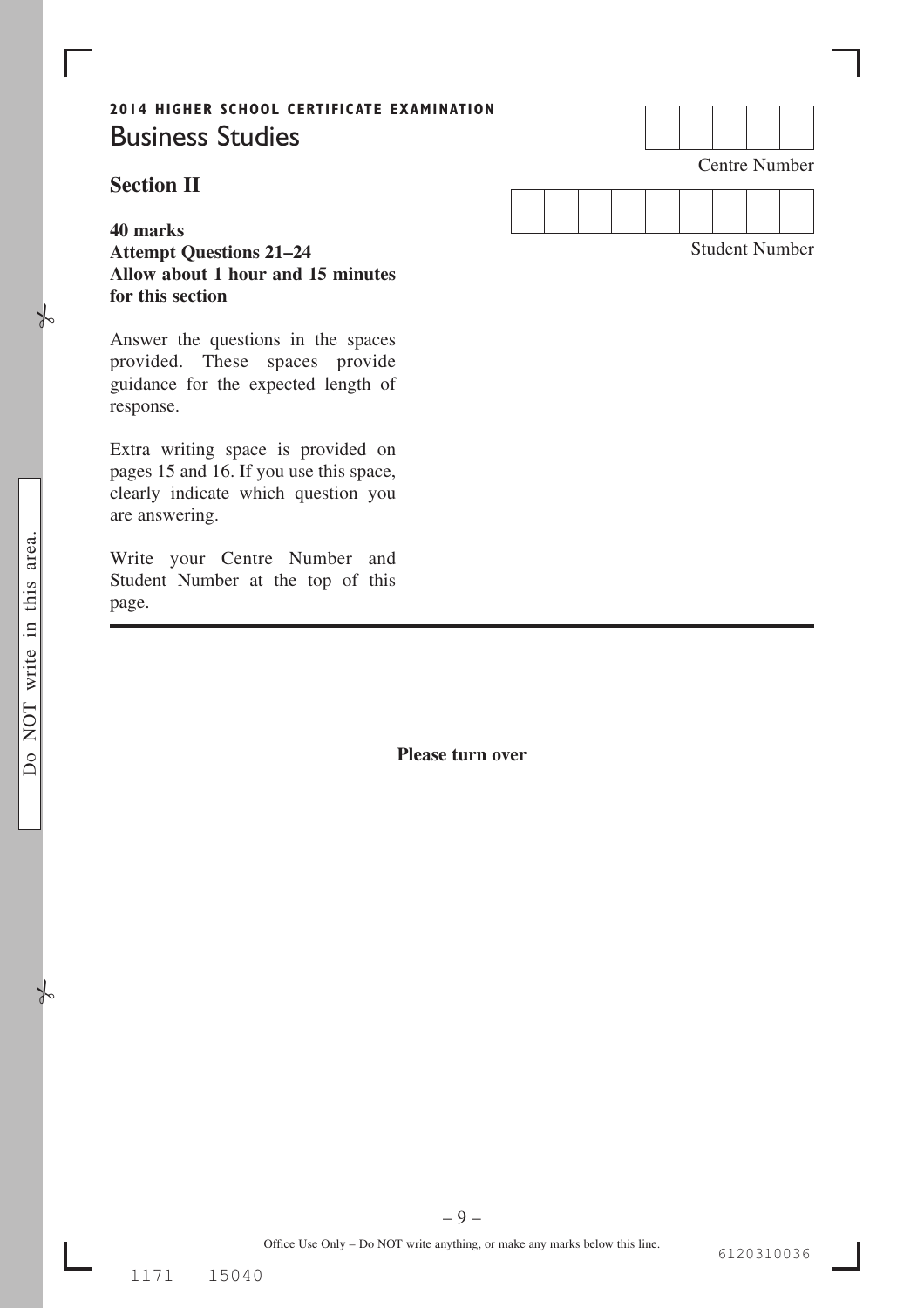Question 21 (10 marks)

| (a) | Explain why managers may be resistant to change.                             |
|-----|------------------------------------------------------------------------------|
|     |                                                                              |
|     |                                                                              |
|     |                                                                              |
|     |                                                                              |
|     |                                                                              |
|     |                                                                              |
|     |                                                                              |
|     |                                                                              |
| (b) | Analyse the use of sequencing and scheduling to improve business operations. |
|     |                                                                              |
|     |                                                                              |
|     |                                                                              |
|     |                                                                              |
|     |                                                                              |
|     |                                                                              |
|     |                                                                              |
|     |                                                                              |
|     |                                                                              |
|     |                                                                              |
|     |                                                                              |
|     |                                                                              |
|     |                                                                              |
|     |                                                                              |
|     |                                                                              |
|     |                                                                              |
|     |                                                                              |

 $\boldsymbol{6}$ 

 $\sim$ 

 $\overline{\mathbf{4}}$ 

 $\alpha$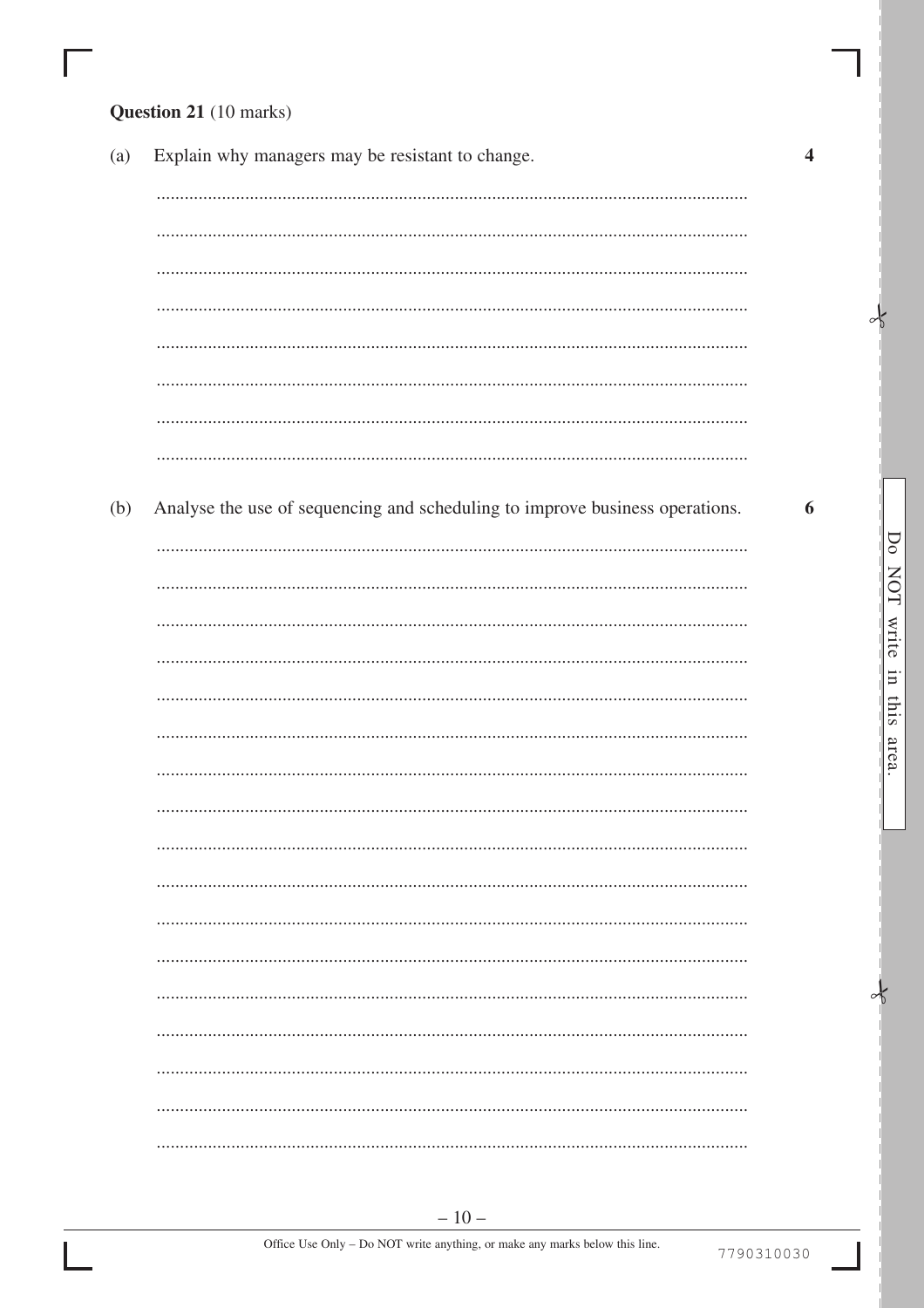## Question 22 (10 marks)

ı

Bill and Jane have owned and operated a café in a busy restaurant area for many years. They specialise in fast healthy food that is popular with 18-30 year-olds. Recently a multinational franchise opened in the area in response to an expected increase in population.

|     | Outline TWO strengths of the café.                                                                                                                       |
|-----|----------------------------------------------------------------------------------------------------------------------------------------------------------|
|     |                                                                                                                                                          |
|     |                                                                                                                                                          |
|     |                                                                                                                                                          |
|     |                                                                                                                                                          |
| (b) | Outline TWO opportunities for the café.                                                                                                                  |
|     |                                                                                                                                                          |
|     |                                                                                                                                                          |
|     |                                                                                                                                                          |
|     |                                                                                                                                                          |
| (c) | Discuss ONE marketing strategy that Bill and Jane could use to respond to the<br>threat posed by the opening of the multinational franchise in the area. |
|     |                                                                                                                                                          |
|     |                                                                                                                                                          |
|     |                                                                                                                                                          |
|     |                                                                                                                                                          |
|     |                                                                                                                                                          |
|     |                                                                                                                                                          |
|     |                                                                                                                                                          |
|     |                                                                                                                                                          |
|     |                                                                                                                                                          |
|     |                                                                                                                                                          |
|     |                                                                                                                                                          |
|     |                                                                                                                                                          |
|     |                                                                                                                                                          |

 $\sim$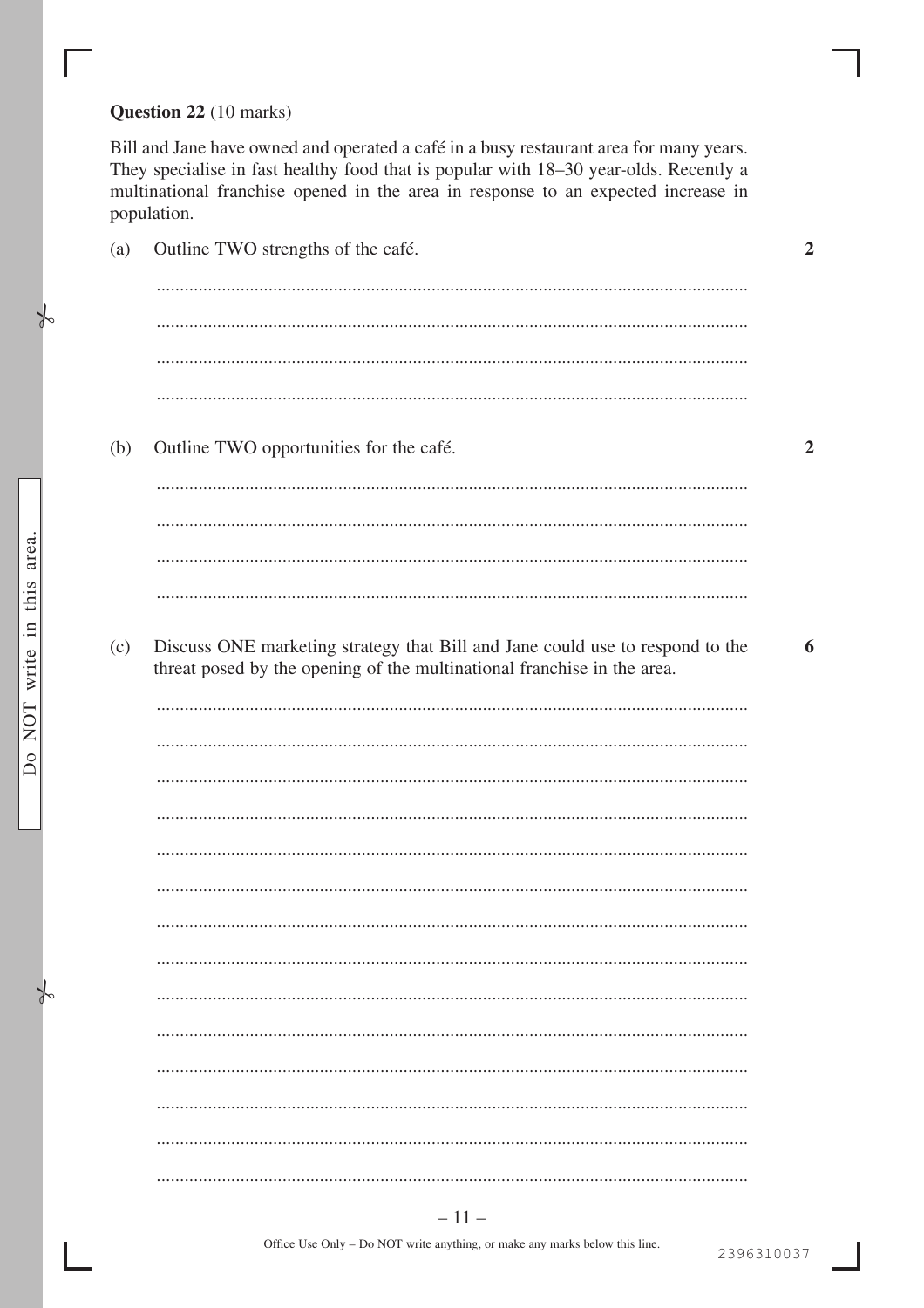#### Question 23 (10 marks)

How do employer associations influence human resource management? In your  $(a)$ answer, identify a specific employer association.

Maintenance is a process of human resource management. (b)

By referring to a specific example, explain how maintenance could be used to improve business performance.

 $\boldsymbol{\varDelta}$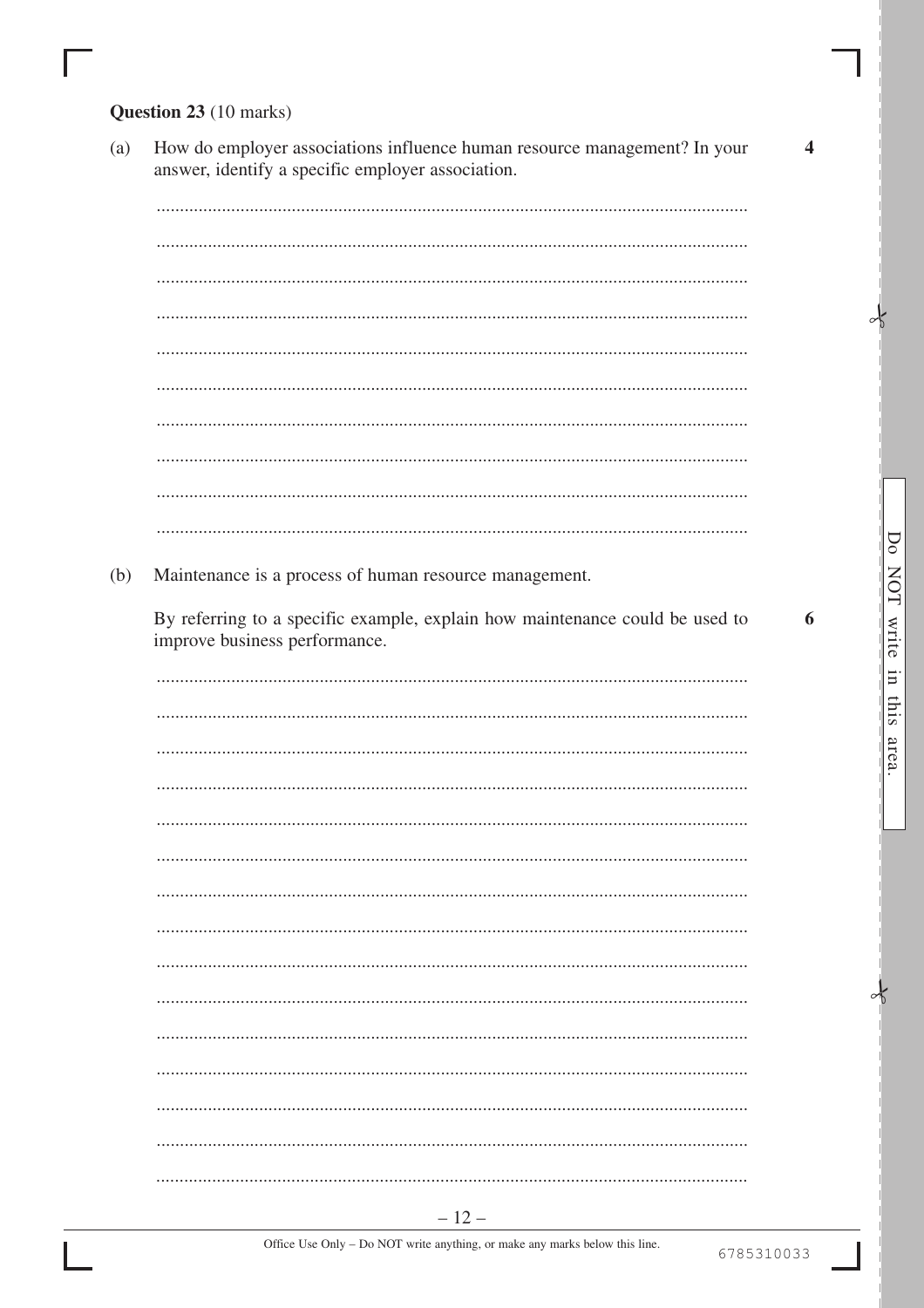#### Question 24 (10 marks)

|                 | Jan  | Feb  | <b>March</b> | April | May  | June |
|-----------------|------|------|--------------|-------|------|------|
| Cash in $(\$)$  | 6000 | 5000 | 3000         | 2000  | 4000 | 3000 |
| Cash out $(\$)$ | 3000 | 3000 | 8000         | 8000  | 3000 | 2000 |

The table shows an extract from a cash flow statement for a business.  $(a)$ 

The opening cash balance for January is \$5000.

 $\mathbf{1}$ Calculate the opening cash balance for March.  $(i)$ In which month did the business start with a negative cash balance?  $\mathbf{1}$  $(ii)$ Explain government influences on the financial management of businesses.  $\overline{\mathbf{4}}$ 

Question 24 continues on page 14

 $(b)$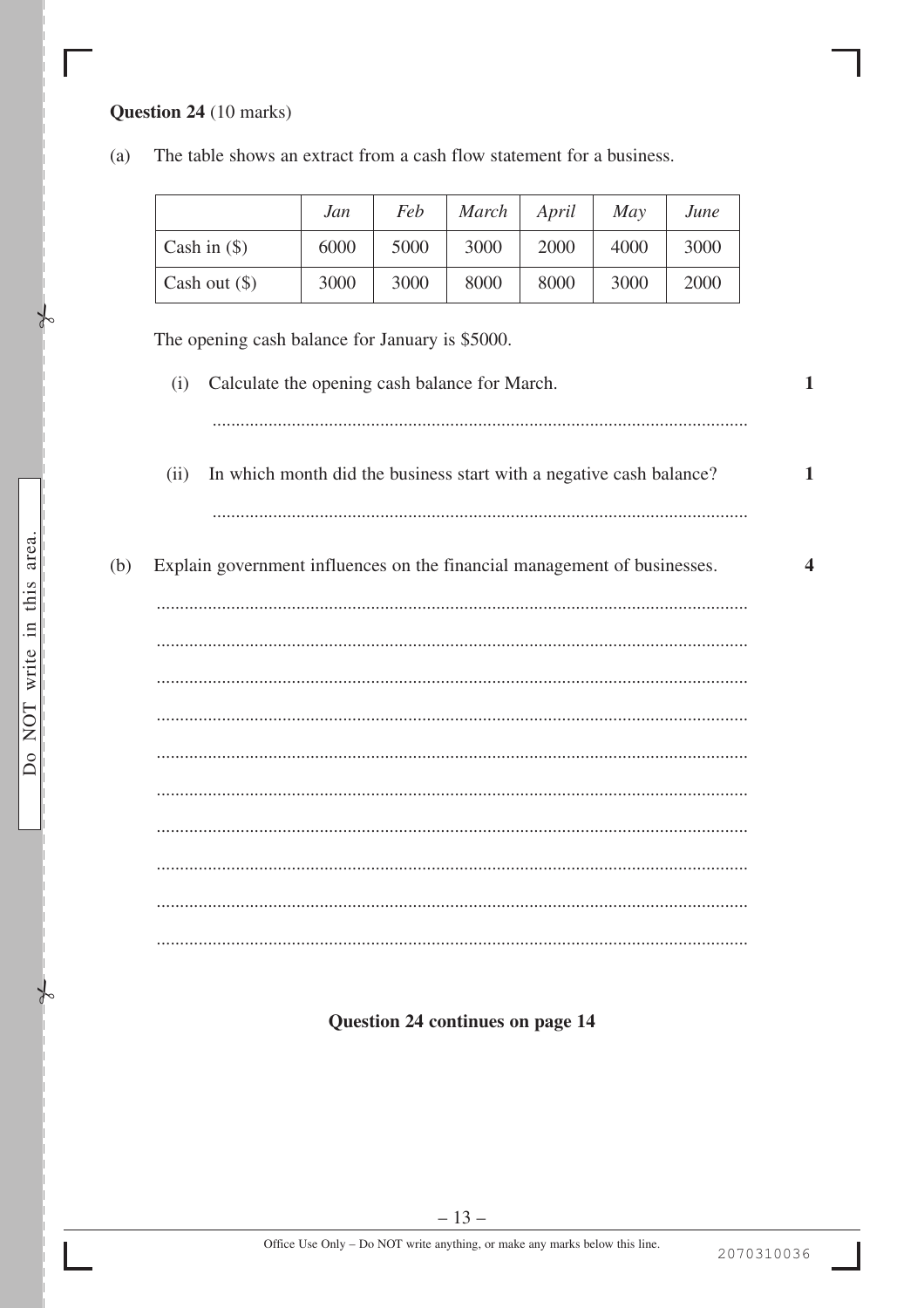Question 24 (continued)

| (c) Discuss <i>factoring</i> as a strategy for cash flow management. |
|----------------------------------------------------------------------|
|                                                                      |
|                                                                      |
|                                                                      |
|                                                                      |
|                                                                      |
|                                                                      |
|                                                                      |
|                                                                      |
|                                                                      |
|                                                                      |

**End of Question 24** 

 $\alpha$ 

 $\alpha$ 

 $\overline{\mathbf{4}}$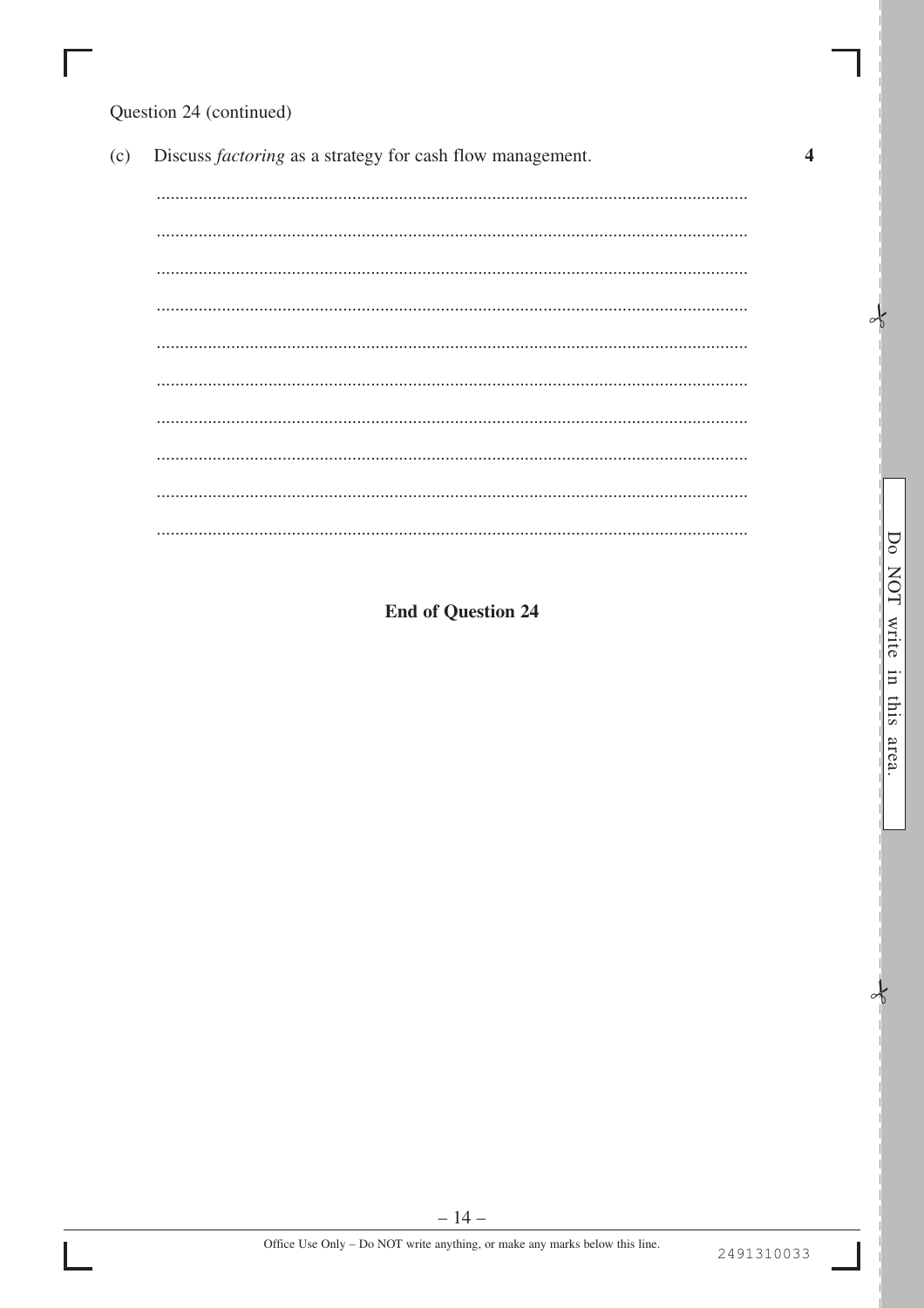| <b>Section II extra writing space</b> |                                                                           |  |
|---------------------------------------|---------------------------------------------------------------------------|--|
|                                       | If you use this space, clearly indicate which question you are answering. |  |
|                                       |                                                                           |  |
|                                       |                                                                           |  |
|                                       |                                                                           |  |
|                                       |                                                                           |  |
|                                       |                                                                           |  |
|                                       |                                                                           |  |
|                                       |                                                                           |  |
|                                       |                                                                           |  |
|                                       |                                                                           |  |
|                                       |                                                                           |  |
|                                       |                                                                           |  |
|                                       |                                                                           |  |
|                                       |                                                                           |  |
|                                       |                                                                           |  |
|                                       |                                                                           |  |
|                                       |                                                                           |  |
|                                       |                                                                           |  |
|                                       |                                                                           |  |
|                                       |                                                                           |  |
|                                       |                                                                           |  |
|                                       |                                                                           |  |
|                                       |                                                                           |  |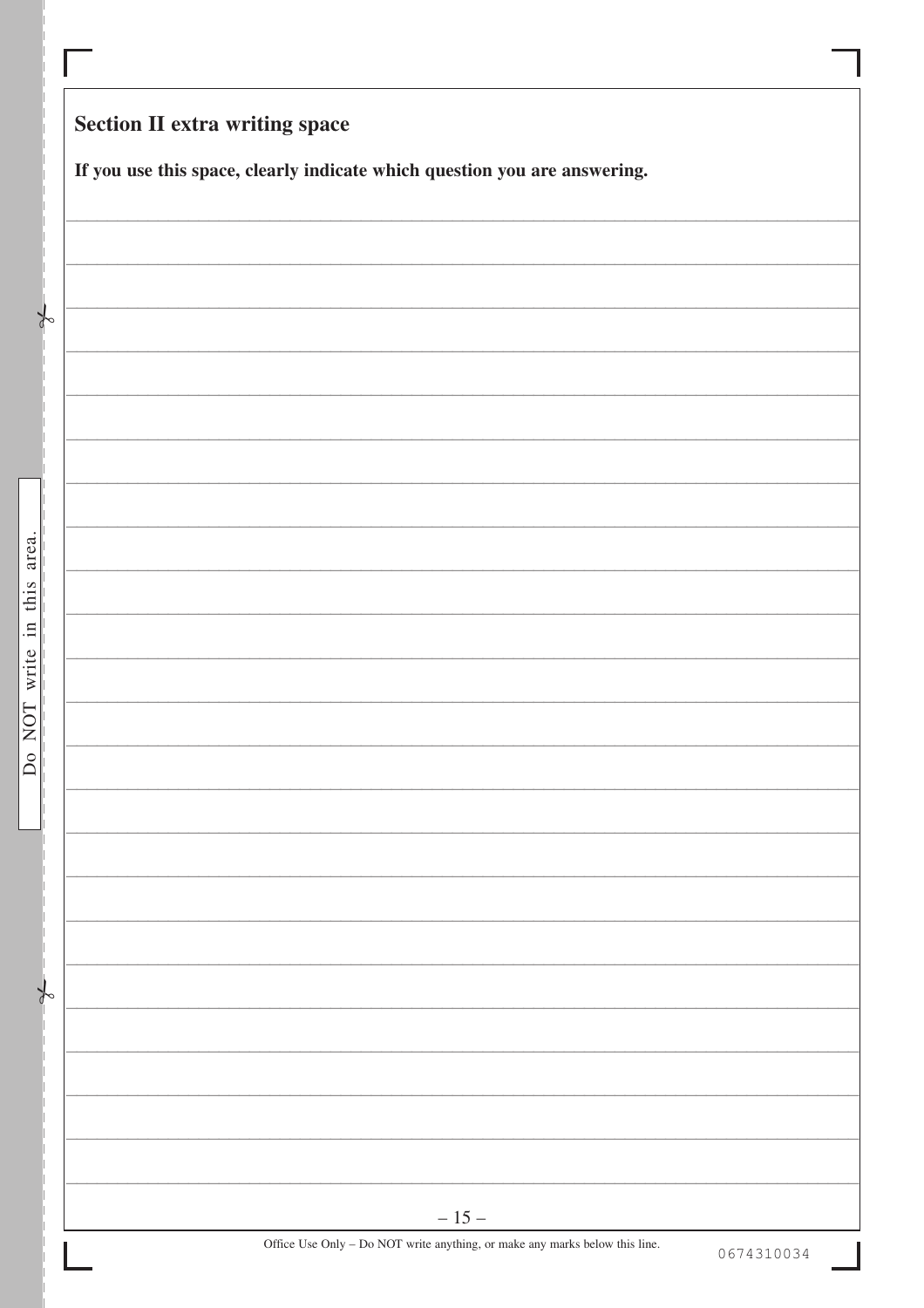| <b>Section II extra writing space</b> | If you use this space, clearly indicate which question you are answering.                                                                                |            |                                                  |
|---------------------------------------|----------------------------------------------------------------------------------------------------------------------------------------------------------|------------|--------------------------------------------------|
|                                       |                                                                                                                                                          |            |                                                  |
|                                       |                                                                                                                                                          |            | $\sim 5$                                         |
|                                       |                                                                                                                                                          |            | D <sub>0</sub>                                   |
|                                       |                                                                                                                                                          |            | <b>TON</b><br>write<br>$\overline{\mathfrak{u}}$ |
|                                       |                                                                                                                                                          |            | sinis<br>area.                                   |
|                                       |                                                                                                                                                          |            |                                                  |
|                                       |                                                                                                                                                          |            | $\sigma_{\rm b}$                                 |
|                                       |                                                                                                                                                          |            |                                                  |
|                                       | $-16-$<br>© 2014 Board of Studies, Teaching and Educational Standards NSW<br>Office Use Only - Do NOT write anything, or make any marks below this line. | 4262310031 |                                                  |

1

r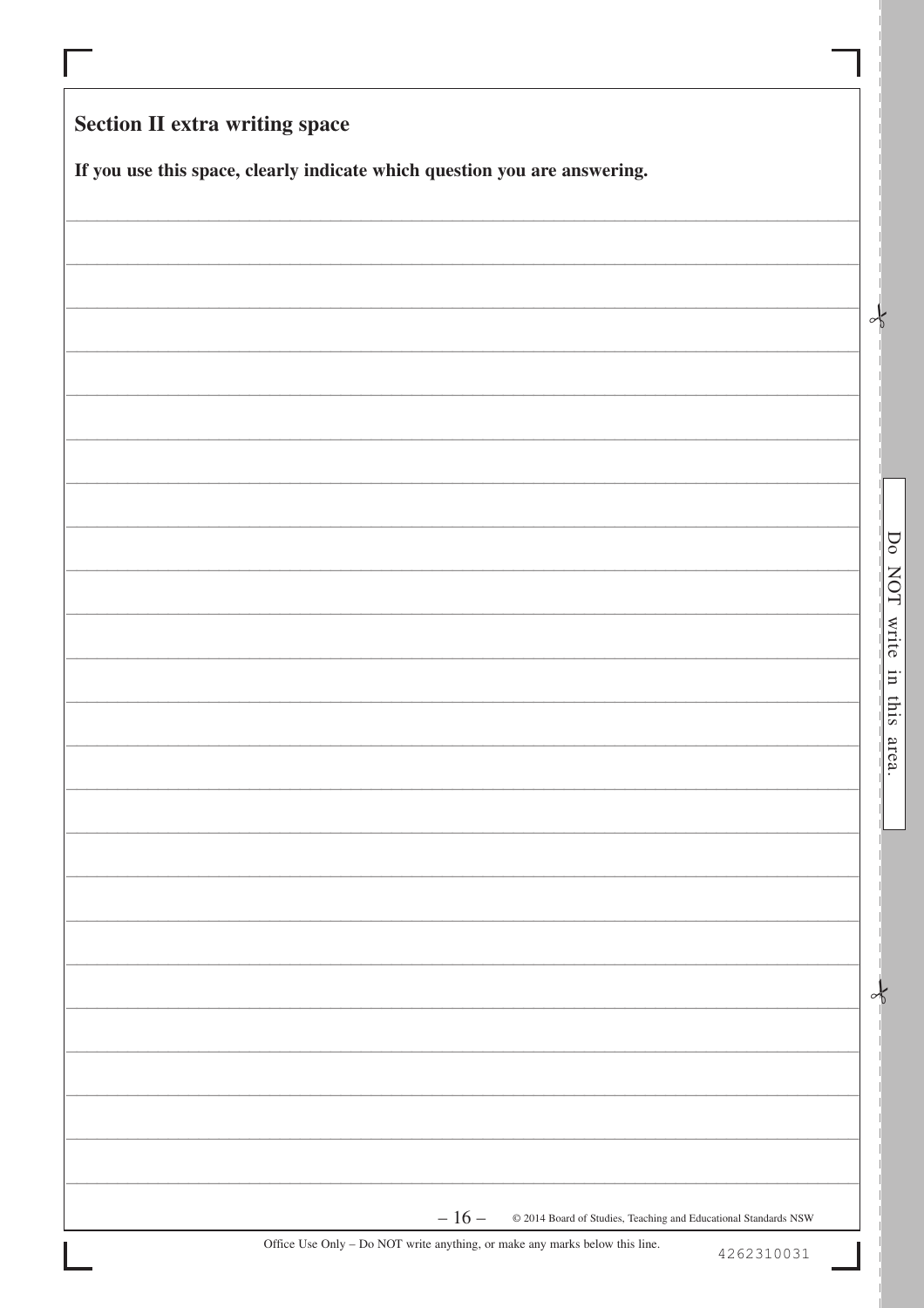# **2014 HIGHER SCHOOL CERTIFICATE EXAMINATION**  Business Studies

# **Section III**

#### **20 marks Attempt Question 25 Allow about 35 minutes for this section**

Answer the question in the Section III Writing Booklet. Extra writing booklets are available.

In your answer you will be assessed on how well you:

- demonstrate knowledge and understanding relevant to the question
- apply the hypothetical business situation
- communicate using relevant business terminology and concepts
- present a sustained, logical and cohesive response in the form of a business report

#### **Question 25** (20 marks)

Emu Uniform Manufacturers Pty Ltd are a successful business based in NSW. They currently supply a range of school, sport and work uniforms to a large number of customers throughout Australia. They are known for their outstanding customer service and high quality products.

Sales have been increasing for many years and they have recently received a large long-term contract to supply uniforms to a major company.

This will require them to significantly expand their output. To do this, the business will have to outsource overseas or spend \$5 million to expand its existing factory in NSW.

You have been hired as a consultant to write a report to the management. In your report:

- recommend a source of finance for the factory expansion
- discuss outsourcing overseas compared with the factory expansion
- explain the global factors that need to be considered if they decide to use outsourcing as an operations strategy.

#### **Please turn over**